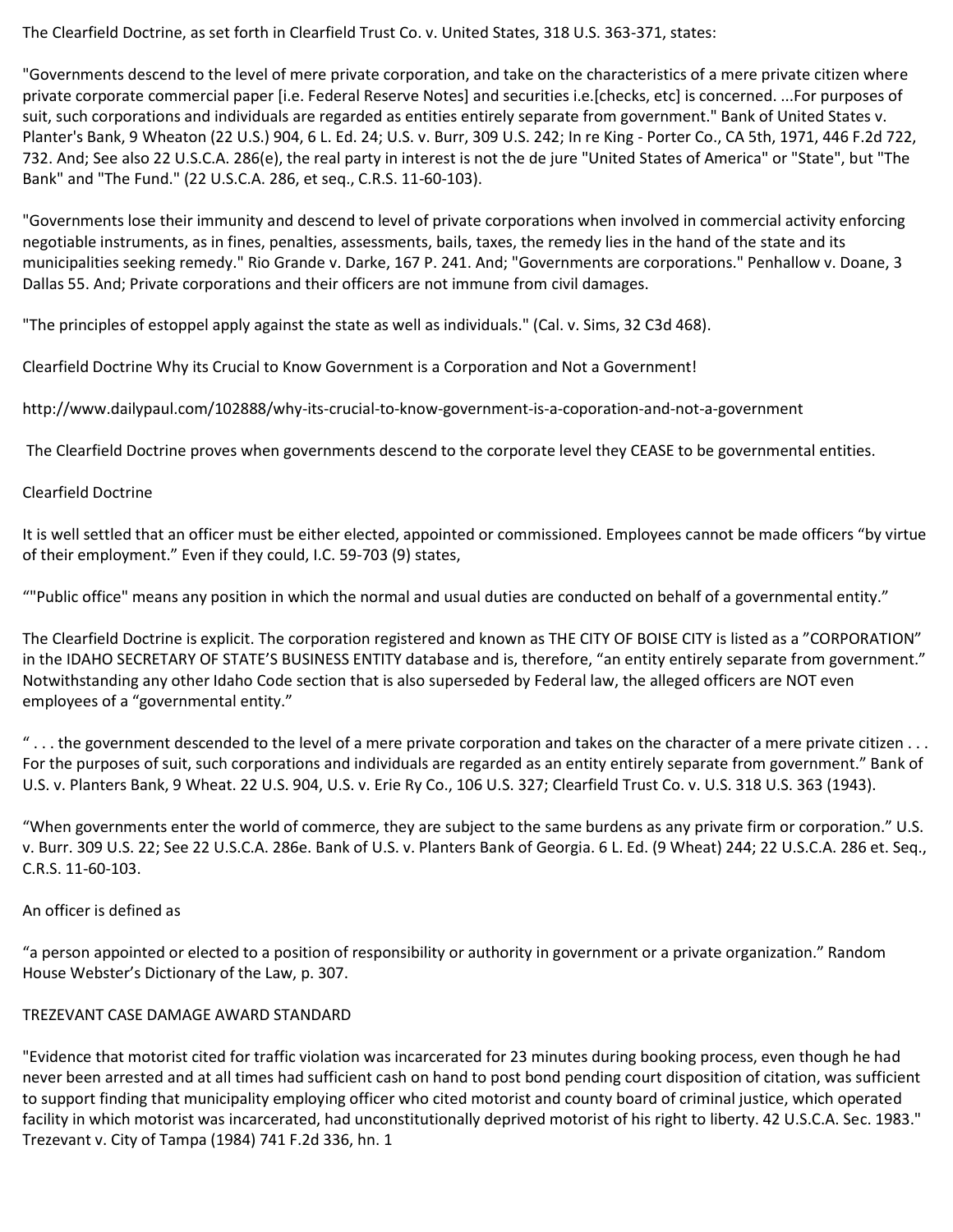"Jury verdict of \$25,000 in favor of motorist who was unconstitutionally deprived of his liberty when incarcerated during booking process following citation for traffic violation was not excessive in view of evidence of motorist's back pain during period of incarceration and jailor's refusal to provide medical treatment, as well as fact that motorist was clearly entitled to compensation for incarceration itself and for mental anguish that he had suffered from entire episode. 42 U.S.C.A. Sec. 1983." Trezevant v. City of Tampa (1984) 741 F.2d 336, hn. 5

WE created the government to SECURE our rights. That is the sole purpose! We need to withdraw our consent to the perverted mutated government. In its current form, predatory corporations, it HAS become destructive to the ends of its institution. It no longer secures our rights, it takes them away! No one can argue with that. So I say we exercise our Right to alter or abolish it, just as the Unanimous Declaration says:

"That to secure these rights, Governments are instituted among Men, deriving their just powers from the consent of the governed, — That whenever any Form of Government becomes destructive of these ends, it is the Right of the People to alter or to abolish it, and to institute new Government, laying its foundation on such principles and organizing its powers in such form, as to them shall seem most likely to effect their Safety and Happiness."

BUT, it must be done respectfully, in a civilized manner, and by an ORDERLY TRANSITION, not by a bloody revolution. After all the world is watching and as the Declaration says,

"a decent respect to the opinions of mankind requires that they should declare the causes which impel them to the separation."

I think we have done that admirably. Just get on the internet and read all about it. The causes are numerous, well documented, articulately presented and undeniable. Problem is, not enough people are well enough informed -- they're getting there, and the bloodsucking leech politicians won't give up their cash cow so easily. So, ultimately, it is not up to us to decide how they will close up shop and go home, it is up to THEM. We need only be willing to implement their choice. And, if organized government is not possible because of inherent human greed and weakness then so be it.

All courts in this State and every other State of the Union, operate under the "Clearfield Doctrine" from the case of Clearfield Trust Co. v. US, 318 US 363, (1943).

This case explains the Clearfield Doctrine as this: "Governments descend to the level of a mere private corporation and takes on the character of a mere private citizen [where private corporate commercial paper {Federal Reserve Notes} are concerned]..." "For purposes of suit, such corporations and individuals are regarded as an entity entirely separate from government." Bank of US v. Planters Bank, 9 Wheaton (22US) 904, 6L.Ed. 24. {Added}

The definition of "money" becomes extremely relevant once the above is known and understood. So, the question is now "What is the substance of the money used by the government entity coming against you"? "MONEY" as defined in the Constitution for the several States united at Article I, section 10, clause 1 or "MONEY" as defined in the Uniform Commercial Code (UCC) adopted by your states legislature? In Michigan, see Michigan Compiled Laws section 440.1101, et seq., under definitions. The UCC itself states that its definitions are controlling over dictionary definitions.

When any State agency come against you, normally no Constitutional arguments can be allowed since it is presumed that you are dealing, knowingly, voluntarily and willfully, in the commercial law of contracts, implied or written. In that "State" (State of the Forum), you loose all protections of both State and Federal Constitutions. If this is your first encounter with the term "State" be advised that it does not mean the geographical area that you live in. The term "state" has at least seven (7) meanings in most dictionaries. Please look it up in a Black's Law Dictionary and you will find there is even a great difference between the defined meanings of the words State" and "state".

The political, colorable, corporate "State" does not appear as a word in the Holy Bible. However, the word State does come from the Greek root word "stato" which means "to stand". A State is something that stands stationary, fixed or established. "Establishments" exist only in the common thoughts created and sustained in the minds of men. It is a "legal fiction" or a "fiction of law". A State is a corporate fiction existing purely in thought. Corporations, and similar creations, are all fictions made up in men's minds. Mere imagination! Fictional, meaning neither natural nor existing of themselves. LIES. They exist by the mutual agreement of the thoughts of men. Likewise a State exists only in the minds of men. It is not the real state, that being the physical ground and the real people located thereupon. The State cannot be seen, talked to, harmed, injured, damaged, touched,